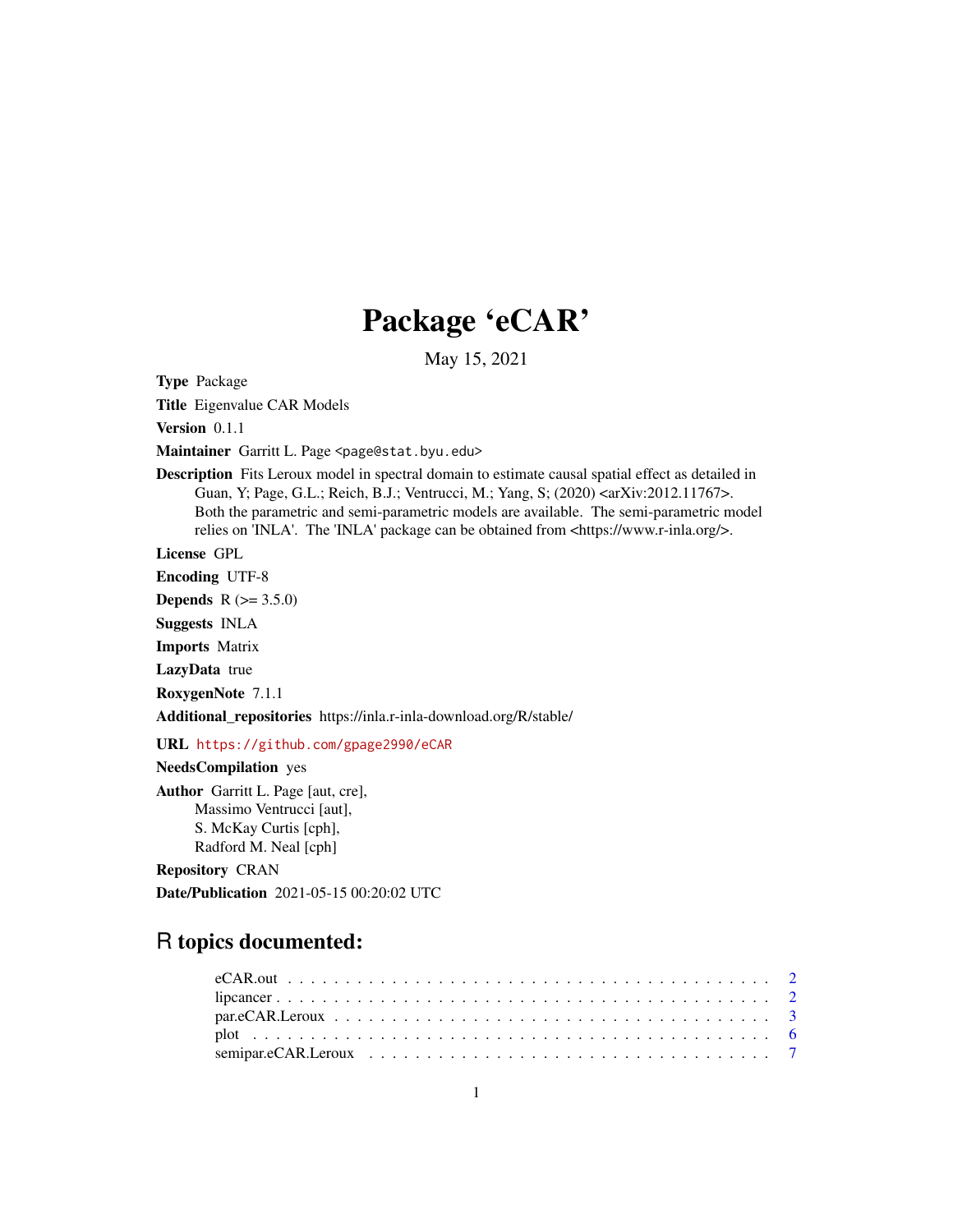#### <span id="page-1-0"></span>2 lipcancer and the state of the state of the state of the state of the state of the state of the state of the state of the state of the state of the state of the state of the state of the state of the state of the state o

#### $\blacksquare$

#### Description

A constructor for the eCAR class. The class eCAR is a named list containing the output from the calling the par.eCAR.Leroux or semipar.eCAR.Leroux functions.

#### Usage

```
eCAR.out(
  data_model = NULL,
 beta_omega = NULL,
 posterior_draws = NULL,
 DIC = NULL,
  regrcoef = NULL
)
```
#### Arguments

| data_model      | a characther indicating what data model was fit;                                                      |  |  |
|-----------------|-------------------------------------------------------------------------------------------------------|--|--|
| beta_omega      | matrix containing estimated beta as a function of omega with 95% credible<br>bands, and eigen-values; |  |  |
| posterior_draws |                                                                                                       |  |  |
|                 | a list containing the posterior draws of all model parameters;                                        |  |  |
| DIC.            | Deviance information criterion;                                                                       |  |  |
| regrcoef        | posterior summaries (mean, sd, 0.025 quant, 0.975 quant) for the regression co-<br>efs:               |  |  |

lipcancer *Number of recorded lip cancer cases in the 56 districts of Scotland.*

#### Description

A list containing the data frame and neighborhood matrix based on 56 districts of Scotland that is with the following variables

#### Usage

lipcancer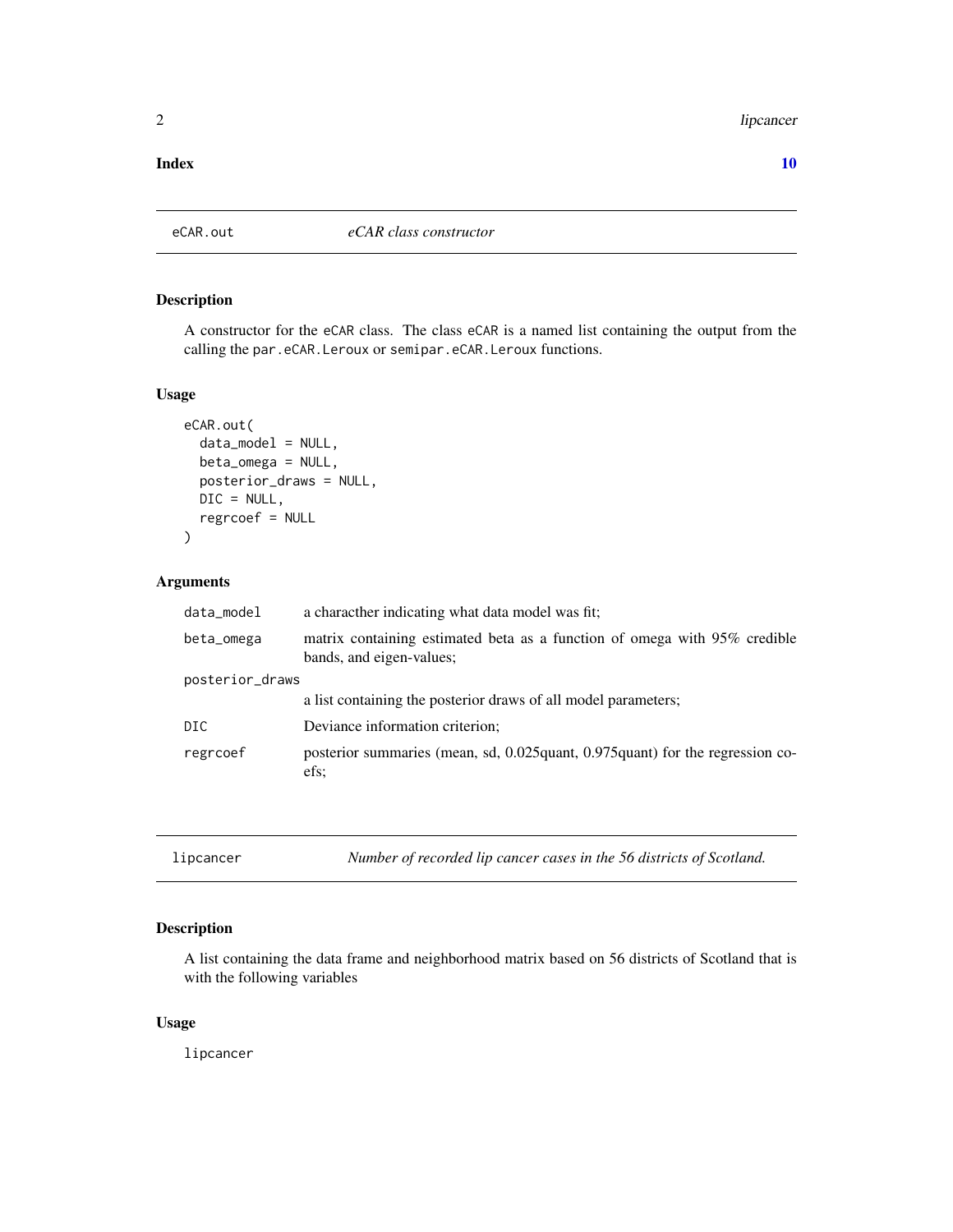#### <span id="page-2-0"></span>Format

data: A data frame with 56 rows and the following 6 variables:

observed observed number of cancer cases

expected the expected number of lip cancer cases computed using indirect standardisation based on Scotland-wide disease rates

pcaff percentage of the district's workforce employed in agriculture, fishing and forestry

latitude latitude coordinates

longitude longitude coordinates

name name

neighborhood.Matrix: A 56 x 56 matrix neighbhorhood matrix

| par.eCAR.Leroux | R wrapper that accesses C code to fit parametric Leroux CAR spatial |
|-----------------|---------------------------------------------------------------------|
|                 | regression model that accounts for spatial confounding              |

#### Description

par.eCAR.Leroux is the main function used to fit the parametric Leroux CAR model specified in the spectral domain.

#### Usage

```
par.eCAR.Leroux(y, x, W,
                E=NULL,
                C=NULL,
                model="Gaussian",
                joint_prior_lamx_lamz = FALSE,
                lamx.fix.val = NULL,sig2x.fix.val = NULL,m=0, s2=10,
                alamx=1, blamx=1,
                alamz=1, blamz=1,
                asig=1, bsig=1,
                atau=1, btau=1,
                asigx=1, bsigx=1,
                mb0=0,s2b0=100,
                me=0,s2e=100,
                mx=0,s2x=100,
                tau_cand_s = 1,
                sig2\_cand\_sd = 1,
                draws=10000, burn=5000, thin=5,
                verbose=TRUE)
```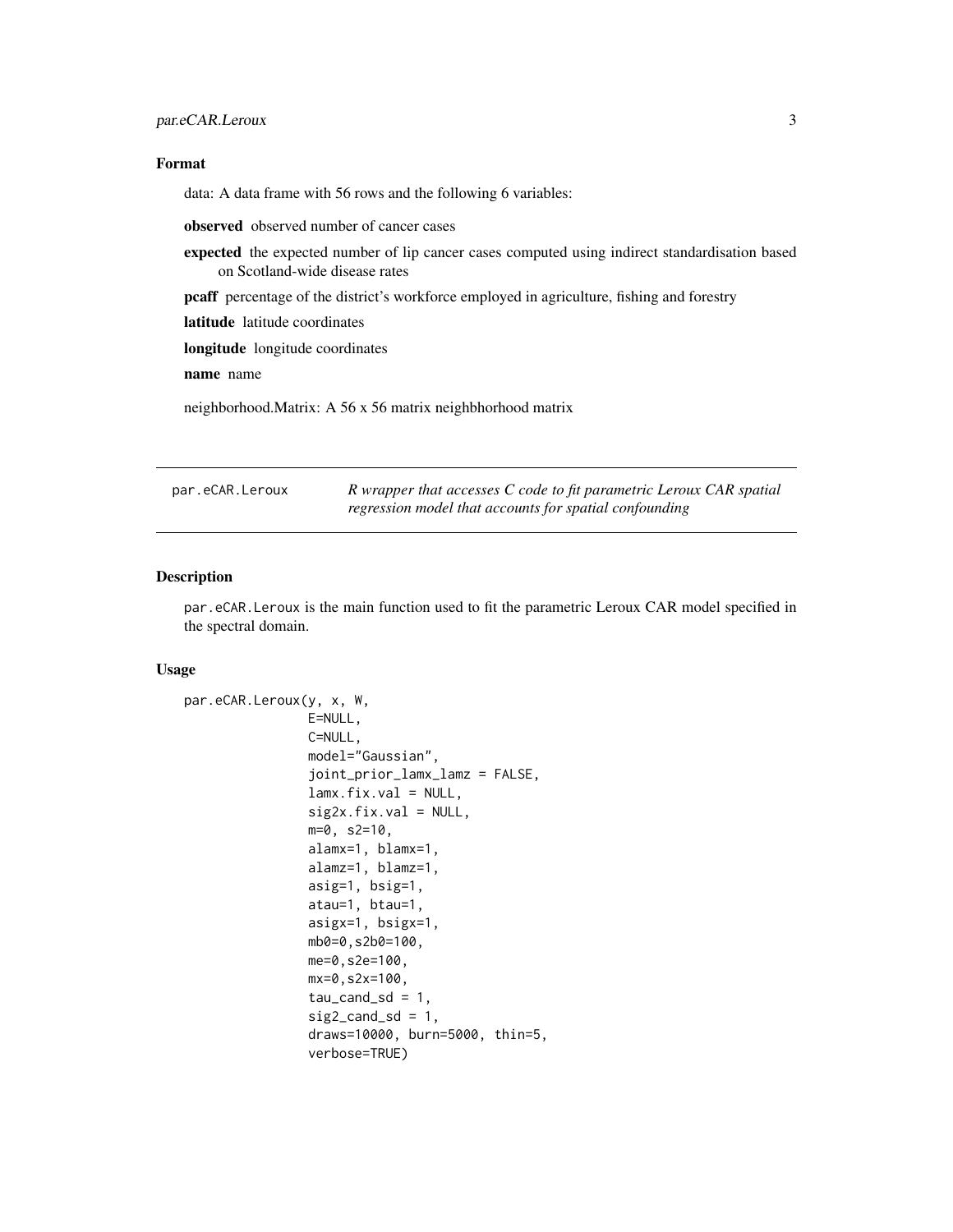#### Arguments

| у                     | response vector                                                                                                                    |
|-----------------------|------------------------------------------------------------------------------------------------------------------------------------|
| х                     | covariate vector for which casual effect is desired                                                                                |
| W                     | neighborhood matrix comprised of zeros and ones                                                                                    |
| E                     | This argument is ignored if model is Gaussian. For other models it takes on the<br>following:                                      |
|                       | • Poisson - E is vector that contains expected counts                                                                              |
|                       | • Binomial - E is vector that contains number of trials                                                                            |
|                       | • Negative Binomial - E is vector that contains an offset.                                                                         |
| C                     | design matrix for the covariates that are included as controls                                                                     |
| mode1                 | Specifies the likelihood or data model. Options are "Gaussian", "Poisson", "Bi-<br>nomial", "Negative Binomial"                    |
| joint_prior_lamx_lamz |                                                                                                                                    |
|                       | Logical. If TRUE, then a uniform prior on space such that $lamz > lamx$ . If<br>FALSE, independent beta priors are used.           |
| lamx.fix.val          | If a value is supplied then lambda_x is not updated in the MCMC algorithm, but<br>rather treated as the fixed known supplied value |
| sig2x.fix.val         | If a value is supplied then sigma2_x is not updated in the MCMC algorithm, but<br>rather treated as the fixed known supplied value |
| m                     | prior mean for (beta, gamma), where gamma = $rho*(sigz/sigx)$ . default is 0.                                                      |
| s2                    | prior variance for (beta, gamma), where gamma = $\text{rho}*(sigz/sigx)$ . default is 10                                           |
| alamx                 | prior shape1 parameter for lam.x, default is 1. Only used if joint_prior_lamx_lamz<br>$=$ FALSE                                    |
| blamx                 | prior shape2 parameter for lam.x, default is 1. Only used if joint_prior_lamx_lamz<br>$=$ FALSE                                    |
| alamz                 | prior shape1 parameter for lam.z, default is 1. Only used if joint_prior_lamx_lamz<br>$=$ FALSE                                    |
| blamz                 | prior shape2 parameter for lam.z, default is 1. Only used if joint_prior_lamx_lamz<br>$=$ FALSE                                    |
| asig                  | prior shape parameter for sigma2, default is 1. Only used if model is Gaussian                                                     |
| bsig                  | prior scale parameter for sigma2, default is 1. Only used if model is Gaussian                                                     |
| atau                  | prior shape parameter for tau, where tau = $sigma2. z*(1-rho^2)$ . default is 1                                                    |
| btau                  | prior scale parameter for tau, where tau = $sigma2.z*(1-rho^2)$ . default is 1                                                     |
| asigx                 | prior shape parameter for sigma2.x, default is 1                                                                                   |
| bsigx                 | prior scale parameter for sigma2.x, default is 1                                                                                   |
| mb0                   | prior mean parameter for beta0, default is 0. Only used if model is not Gaussian                                                   |
| s2b0                  | prior variance parameter for beta0, default is 100. Only used if model is not<br>Gaussian                                          |
| me                    | prior mean parameter for eta, default is 0. Only used if C is not NULL                                                             |
| s2e                   | prior variance parameter for eta, default is 100. Only used if C is not NULL                                                       |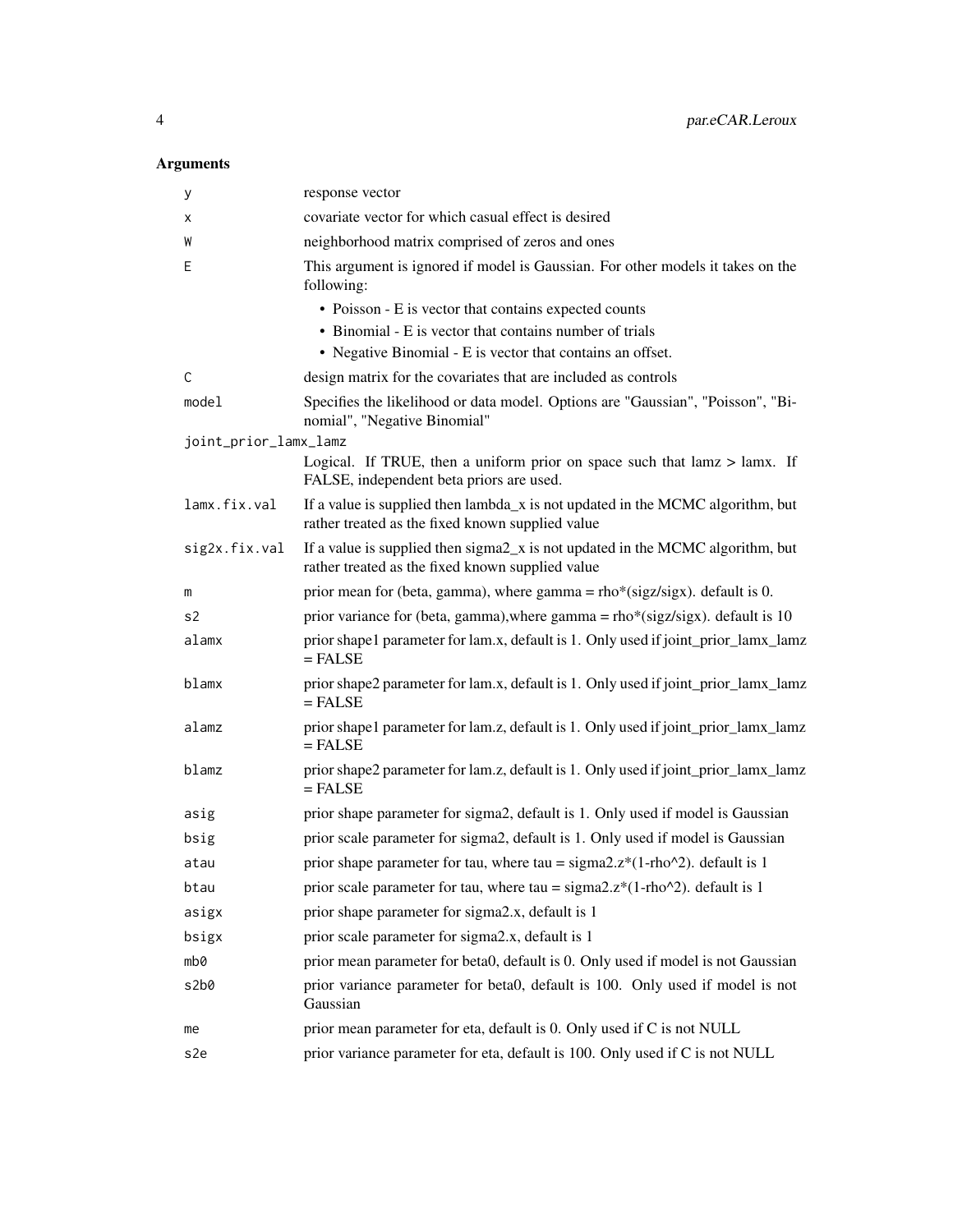| mx           | prior mean parameter for xi, default is 0. Only used for negative binomial model                                      |
|--------------|-----------------------------------------------------------------------------------------------------------------------|
| s2x          | prior variance parameter for eta, default is 100. Only used for negative binomial<br>model                            |
| tau_cand_sd  | standard deviation for candidate density in Metropolis step for tau. Default is 1                                     |
| sig2_cand_sd | standard deviation for candidate density in Metropolis step for sig2. Default is<br>1. Only used if model is Gaussian |
| draws        | number of MCMC iterates to be collected, default is 10000                                                             |
| burn         | number of MCMC iterates discared as burn-in, default is 5000                                                          |
| thin         | number by which the MCMC chain is thinned. default is 5                                                               |
| verbose      | If TRUE, then details associated with data being fit are printed to screen along<br>with MCMC iterate counter         |

#### Value

The function returns an eCAR object which is a list that contains the following

| data_model      | Character indicating which model was fit                                                                                                                                                                 |
|-----------------|----------------------------------------------------------------------------------------------------------------------------------------------------------------------------------------------------------|
| beta_omega      | Matrix that contains respectively, the posterior mean lower and upper quantiles<br>of the (spatial scale)-varying beta at each omega value (for the non Gaussian<br>cases it is the exponentiated beta). |
| posterior_draws |                                                                                                                                                                                                          |
|                 | List containing posterior draws of the following parameters                                                                                                                                              |
|                 | 1. beta: vector containing draws from the posterior distribution of exposure<br>coefficient                                                                                                              |
|                 | 2. gamma: vector containing draws from the posterior distribution of gamma=rho*(sigz/sigx)                                                                                                               |
|                 | 3. tau: vector containing draws from tau=sigma $2.z^*(1-rho^2)$                                                                                                                                          |
|                 | 4. sig2x: vector containing draws from sig2x                                                                                                                                                             |
|                 | 5. lamx: vector containing draws from the posterior distribution of lamx                                                                                                                                 |
|                 | 6. lamz: vector containing draws from the posterior distribution of lamz                                                                                                                                 |
|                 | 7. sigma2: vector containing draws from the posterior distribution of sigma2.<br>Only available if model is Gaussian                                                                                     |
|                 | 8. rho: vector containing draws from the posterior distribution of rho                                                                                                                                   |
|                 | 9. sig2z: vector containing draws from the posterior distribution of sig2z                                                                                                                               |
|                 | 10. theta: matrix containing draws from the posterior distribution of theta. Only<br>available if model is not Gaussian                                                                                  |
|                 | 11. beta0: vector containing draws from the posterior distribution of beta0.<br>Only available if model is not Gaussian                                                                                  |
|                 | 12. eta: matrix containing draws from the posterior distribution of eta, regres-<br>sion coefficients of additional confouner variables. Only available if C is<br>not NULL                              |
|                 | 13. nb_r: matrix containing draws from the posterior distribution of nb_r. 0nly<br>available if model is Negative Binomial                                                                               |
| <b>DIC</b>      | Not available from parametric model yet                                                                                                                                                                  |
| regrcoef        | Not available from parametric model yet                                                                                                                                                                  |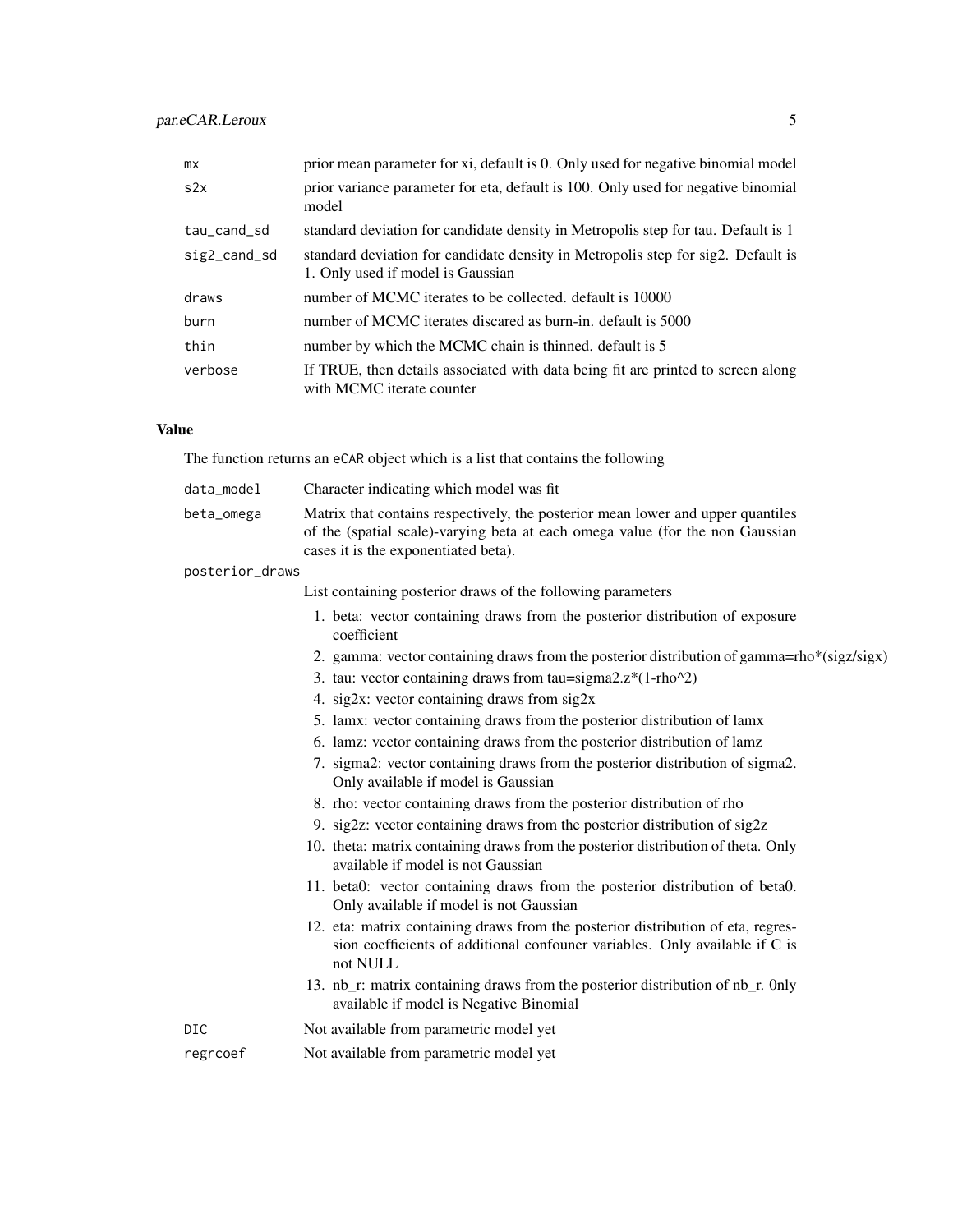#### <span id="page-5-0"></span>References

Guan, Y; Page, G.L.; Reich, B.J.; Ventrucci, M.; Yang, S; "A spectral adjustment for spatial confounding" <arXiv:2012.11767>

#### Examples

```
# Our R-package
library(eCAR)
data(lipcancer)
W <- lipcancer$neighborhood.Matrix
M <- diag(apply(W,1,sum))
R <- M-W
e.dec <- eigen(R)
e.val <- e.dec$values
D.eigval = diag(e.val)Y <- lipcancer$data$observed
X <- lipcancer$data$pcaff
E <- lipcancer$data$expected
set.seed(101)
fit1 <- par.eCAR.Leroux(y=Y, x=X, W=W, E=E, C=NULL, model="Poisson",
                         draws=10000, burn=5000, thin=1, verbose=FALSE,
                         joint_prior_lamx_lamz=FALSE, m=0, s2=4)
```

```
plot(fit1)
```
plot *Plot the spatial scale varying coefficient*

#### Description

This function takes the output obtained from the parametric or semiparametric fit and returns a plot of the spatial scale varying coefficient.

#### Usage

```
## S3 method for class 'eCAR'
plot(x, \ldots)
```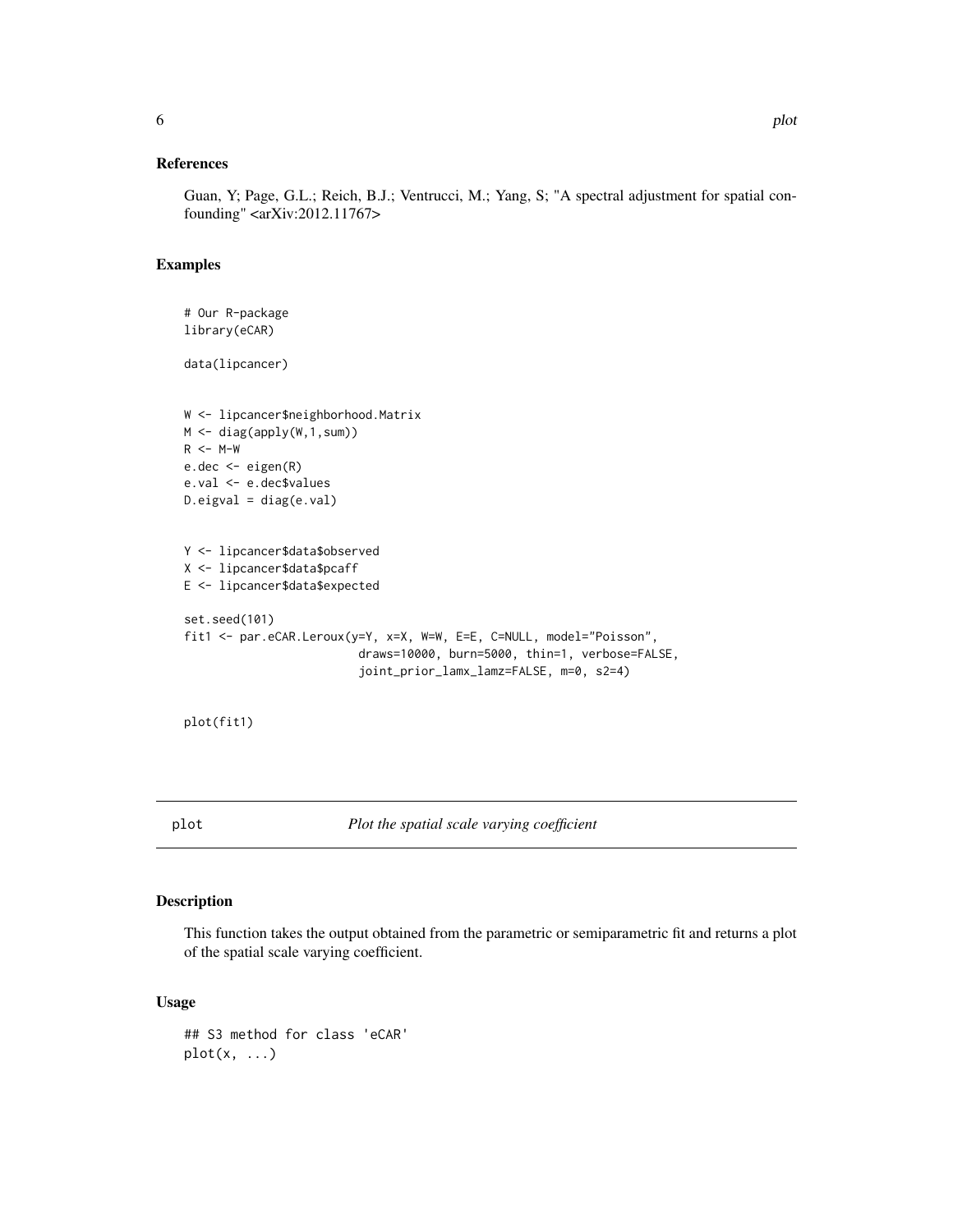#### <span id="page-6-0"></span>Arguments

|                         | an object of class eCAR (i.e. the output of the par.eCAR.Leroux() or semi-<br>par.eCAR.Leroux() |
|-------------------------|-------------------------------------------------------------------------------------------------|
| $\cdot$ $\cdot$ $\cdot$ | include here other inputs to the plot function                                                  |

#### Value

This function returns the estimated posterior mean and 95-th credible intervals for the effect of the covariate of interest as a function of eigenvalues. If model is not Gaussian the exponential of the spatial scale varying coefficient is plotted which is useful in interpretating the covariate effect in the Binomial, Negative Binomial and Poisson models.

| semipar.eCAR.Leroux | R wrapper that accesses 'INLA' to fit semi-parametric Leroux CAR |
|---------------------|------------------------------------------------------------------|
|                     | spatial regression model that accounts for spatial confounding.  |

#### Description

semipar.eCAR.Leroux is the main function used to fit the semi-parametric Leroux CAR model specified in the spectral domain. This function calls 'INLA'.

#### Usage

```
semipar.eCAR.Leroux(y, x, W,
                        E,
                        C=NULL,
                        names.covariates=NULL,
                        model="Gaussian",
                        L = 10,
                        pcprior.sd=c(0.1,1),
                        s2=10,
                        method = "spectral",
                        num.threads.inla = NULL,
                        verbose=FALSE, ...)
```
#### Arguments

| y            | response vector                                                                      |
|--------------|--------------------------------------------------------------------------------------|
| $\mathsf{x}$ | covariate vector for which casual effect is desired                                  |
| W            | neighborhood matrix comprised of zeros and ones                                      |
| E            | Offset value whose specification depends on the data model selected such that<br>for |
|              | * Poisson - E is vector that contains expected counts                                |
|              | * Binomial - E is vector that contains number of trials                              |
|              | * Negative Binomial - E is vector that contains an offset.                           |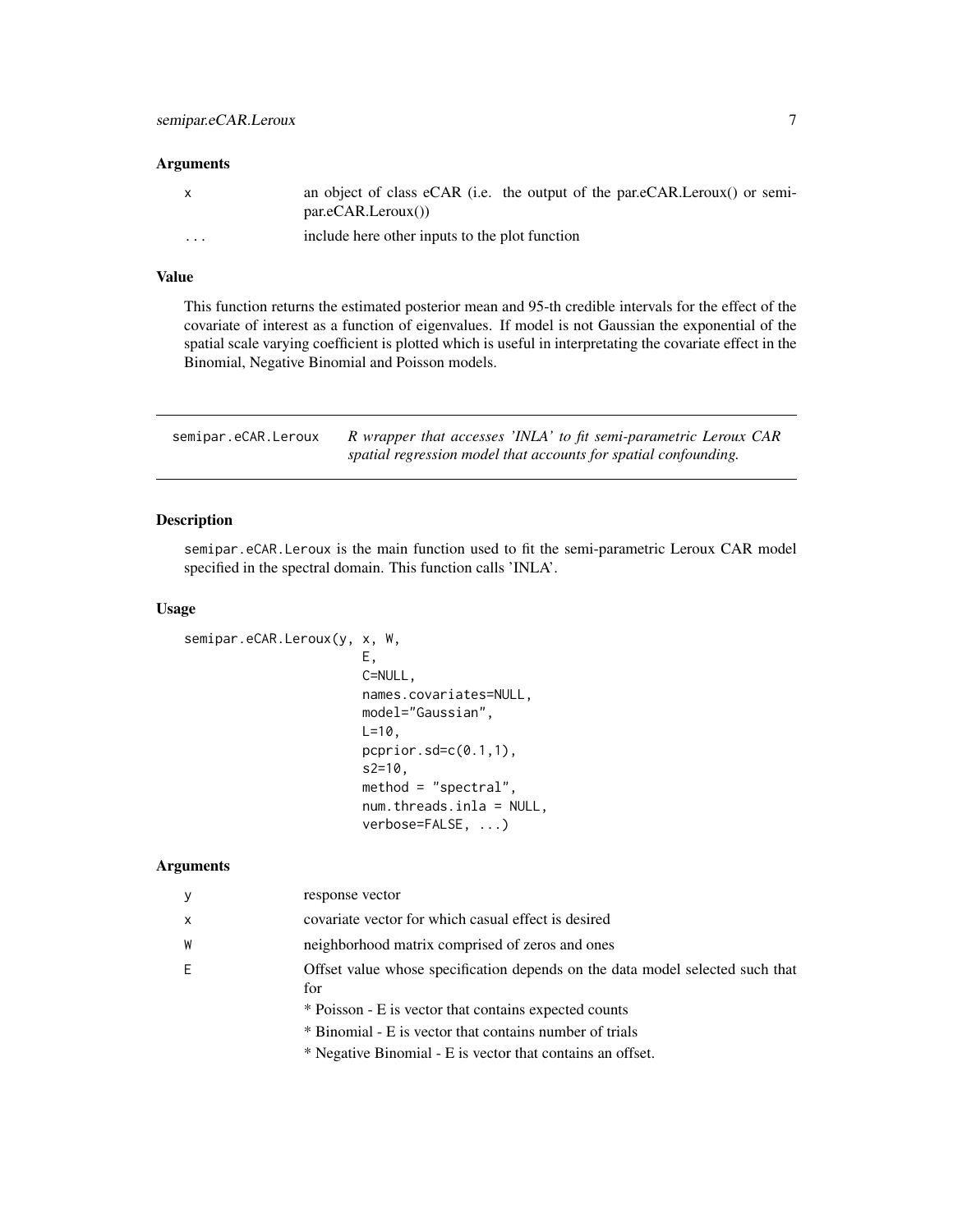| $\mathsf{C}$     | design matrix for the covariates that are included as controls                                                                                                                                                                                                                                                           |  |  |  |  |
|------------------|--------------------------------------------------------------------------------------------------------------------------------------------------------------------------------------------------------------------------------------------------------------------------------------------------------------------------|--|--|--|--|
| names.covariates |                                                                                                                                                                                                                                                                                                                          |  |  |  |  |
|                  | Specifies the names of the covariates inside C                                                                                                                                                                                                                                                                           |  |  |  |  |
| model            | Specifies the likelihood or data model. Options are "Gaussian", "Poisson", "Bi-<br>nomial", "Negative Binomial"                                                                                                                                                                                                          |  |  |  |  |
| L                | Number of basis functions for the spline model on the (spatial scale)-varying<br>beta. The smoothing method applied here is a Bayesian version of the P-spline<br>approach by Eilers and Marx (1996), assuming a random walk on the spline<br>coefficients and a PC-prior on the precision parameter of the random walk. |  |  |  |  |
| pcprior.sd       | Vector of length 2 specifying the scaling parameters for the PC-priors assumed<br>on the precision of the (spatial scale)-varying beta and the data y, respectively.<br>Each of the scaling parameters can be interpreted as a guess on the marginal<br>standard deviation (default are 0.1 and 1).                      |  |  |  |  |
| s <sub>2</sub>   | Prior variance for the log of the dispersion parameter (only used for model="Negative"<br>Binomial", default equal to 10).                                                                                                                                                                                               |  |  |  |  |
| method           | A character defining the type of adjustment; either "spectral" (default choice)<br>which implements the model assuming (spatial scale)-varying beta, or "naive"<br>which implements the standard method with constant beta hence no spectral<br>adjustment.                                                              |  |  |  |  |
| verbose          | logical; if TRUE the verbose output from the "inla" call is printed.                                                                                                                                                                                                                                                     |  |  |  |  |
| num.threads.inla |                                                                                                                                                                                                                                                                                                                          |  |  |  |  |
|                  | Argument that indicates the number of computing cores that the INLA call will<br>occupy. For syntax, see "inla.setOption"                                                                                                                                                                                                |  |  |  |  |
| .                | Arguments to be passed to the "inla" call; for instance control.inla=list(strategy="laplace")                                                                                                                                                                                                                            |  |  |  |  |

#### Value

A eCAR object which is a list containing the following

| data model | Character indicating which model was fit                                                                                                                         |
|------------|------------------------------------------------------------------------------------------------------------------------------------------------------------------|
| beta_omega | Matrix that contains respectively, the posterior mean lower and upper quantiles<br>of the (spatial scale)-varying beta at each omega value (for the non Gaussian |
|            | cases it is the exponentiated beta).                                                                                                                             |

#### posterior\_draws

List containing posterior draws of the following parameters

- 1. postsample.beta: matrix of dim Lx1000, containing drawns from the posterior distribution of the L spline coefficients
- 2. postsample.prec.beta: vector of length 1000, containing drawns from the posterior distribution of the precision of the random walk on the spline coefficients
- 3. postsample.prec.z: vector of length 1000, containing drawns from the posterior distribution of prec.z
- 4. postsample.lambda.z: vector of length 1000, containing drawns from the posterior distribution of lambda.z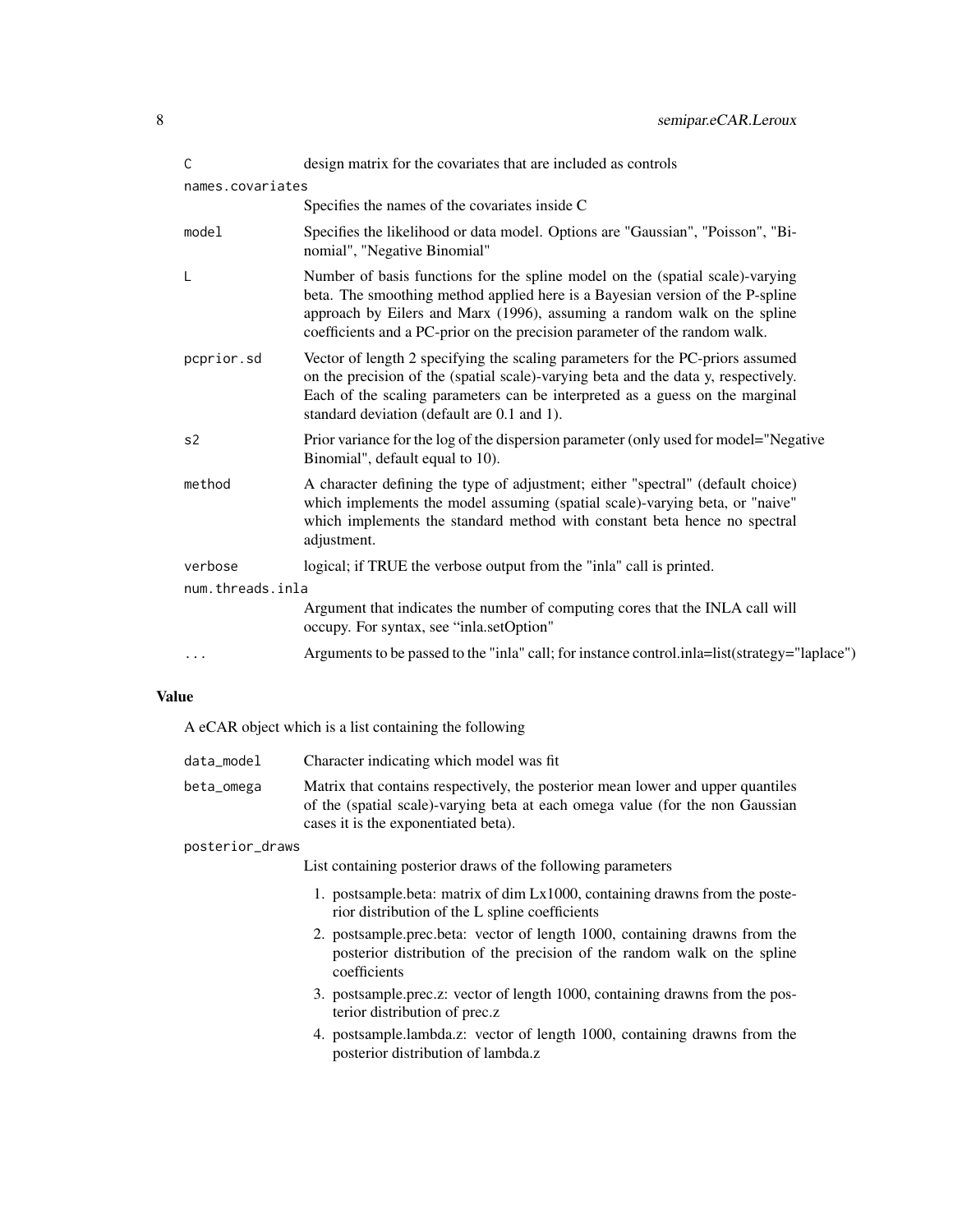|          | 5. postsample.c.beta: vector of length 1000, containing drawns from the pos-<br>terior distribution of the bias corrected beta (i.e. beta evaluated at the largest<br>eigenvalue)                                                             |
|----------|-----------------------------------------------------------------------------------------------------------------------------------------------------------------------------------------------------------------------------------------------|
| DIC.     | Deviance information criterion computed by 'INLA'                                                                                                                                                                                             |
| regrcoef | posterior summaries (mean, sd, 0.025 quant, 0.975 quant) for the regression coefs<br>associated to the covariates inside 'C' (if model is Binomial, Poisson or Negative<br>binomial, the posterior summaries refer to the exponentiated coef) |

#### References

Guan, Y; Page, G.L.; Reich, B.J.; Ventrucci, M.; Yang, S; "A spectral adjustment for spatial confounding" <arXiv:2012.11767>

#### Examples

```
# Our R-package
library(eCAR)
data(lipcancer)
W <- lipcancer$neighborhood.Matrix
Y <- lipcancer$data$observed
X <- lipcancer$data$pcaff
E <- lipcancer$data$expected
if (requireNamespace("INLA", quietly = TRUE)) {
  fit1 = semipar.eCAR.Leroux(y=Y, x=X, W=W, E=E, C=NULL,
                                    pcprior.sd = c(0.1,1),
                                    model="Poisson",
                                    L=10,
                                    num.threads.inla = '1:1',
                                    verbose=FALSE)
 plot(fit1)
```
}